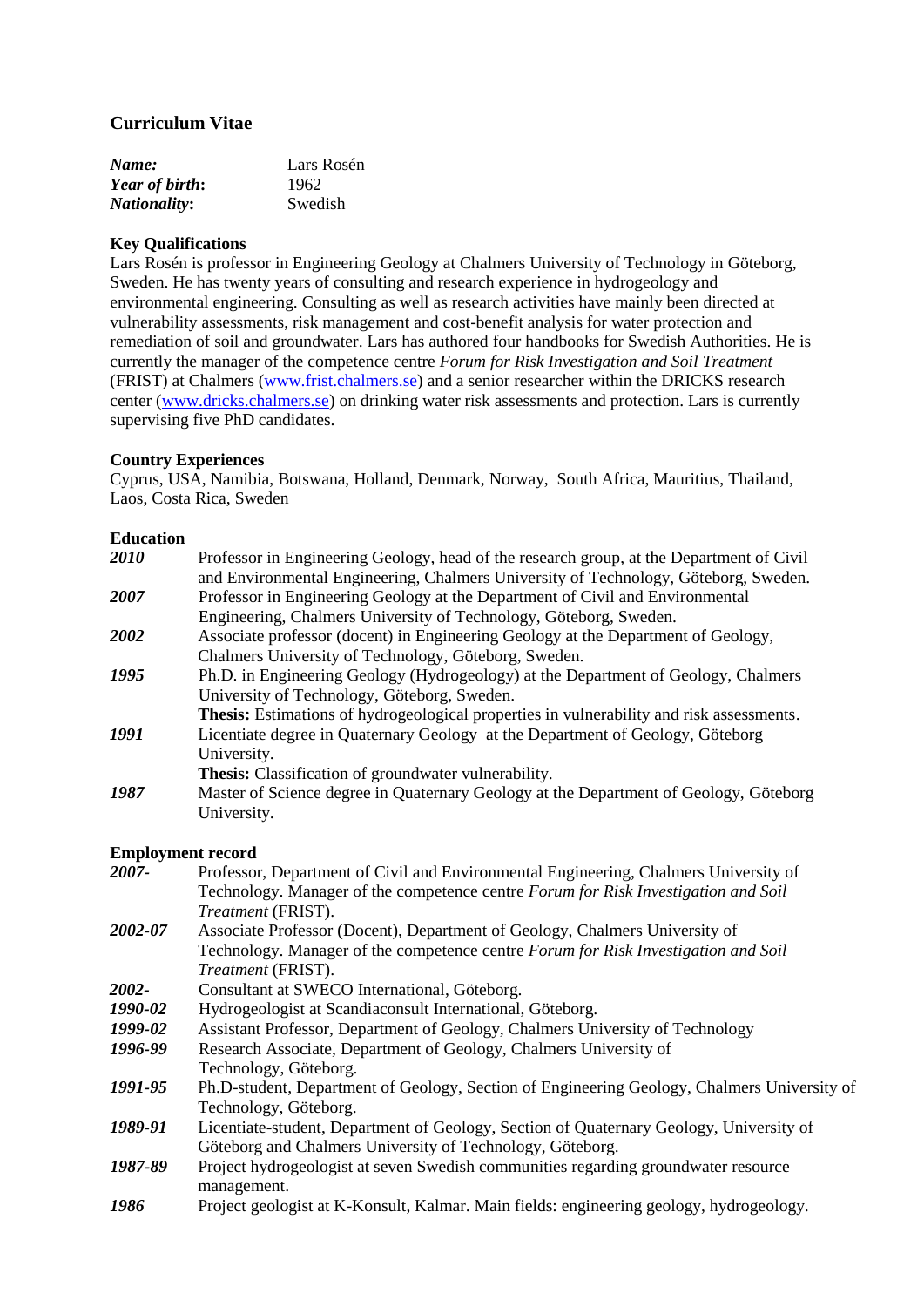#### *1981-1982* Military Services

#### **Research projects – Chalmers University of Technology**

- *1993-96* Groundwater vulnerability classification as a tool in municipal planning. Funded by the National Swedish Council for Building Research (BFR).
- *1994-95* Assessment and protection of groundwater resources in the Central Plateau of Mauritius. Funded by BITS (Sida).
- *1996-98* Assessment of Cumulative Uncertainty in Spatial Decision Support Systems: Application to Examine the Contamination of Groundwater From Diffuse Sources. Funded by the European Commission Environment and Climate Programme 1994-1998.
- *1999- 04* Risk-based decision analysis for investigations and remedial actions at sites with contaminated soil and groundwater. Funded by the Swedish Geothechnical Institute (SGI).
- *2003-* Forum for Risk Investigation and Soil Treatment (FRIST). Funded by Stena Metall AB, Renova AB and Chalmers University of Technology.
- *2003-11* DRICKS *-* Drinking water safety from source to tap. The Swedish Water & Waste Water Association.
- *2004-06* Environmental economical valuation of risks at contaminated sites. Funded by the Swedish Environmental Protection Agency.
- 2005-09 TECHNEAU Water Management from source to tap. Funded by the European Union (6<sup>th</sup>) Framework Programme)
- *2009-12* VRAKA Development of a protocol for risk assessment of potentially polluting shipwrecks in Scandinavian waters. Funded by FORMAS.
- 2009-12 Sustainable remediation in construction projects on contaminated land. Funded by The Development Fund of the Swedish Construction Industry (SBUF) and NCC Construction.
- 2009-12 Sustainable and cost-effective remediation of contaminated sites in the built environment. Funded by FORMAS and the Swedish Construction Sector Innovation Center (BIC).
- *2010-13* Multi-criteria analysis for identification of sustainable remediation alternatives. Funded by FORMAS.
- 2010-12 Multi-criteria analysis of remediation to assess their overall impact and cost/benefit with focus on soil function and sustainability. Funded by the SNOWMAN Programme (EU).
- *2012-2015* MERMAID. Innovative Multi-purposE off-shoRe platforMs: plAnnIng, Design and operation. Funded by the European Union  $(7^{\text{th}})$  Framework Programme).
- 2012-2013 Pre-feasibility study of the potential for artificial groundwater recharge in Botswana. Funded by Sida and the Ministry of Minerals, Environment and Water Resources, Botswana.
- *2012-2017* Risk management of groundwater drawdowns in subsidence sensitive areas: Cost-benefit analysis of safety measures in infrastructure projects. Funded by Formas.

#### **Supervision of graduate student projects**

- *1993-96* Marie-Louise Bengtsson. Groundwater vulnerability classification as a tool in municipal planning. Licentiate degree. Deputy supervisor.
- *1997-02* Helen Stejmar Eklund. The use of hydrogeological type settings as a basis for groundwater risk and vulnerability assessments. Licentiate degree. Deputy supervisor.
- *1996-99* David Wladis. Hydrogeological studies on the regional scale: Risk assessment and decision analysis. Doctoral degree. Deputy supervisor.
- *1999-04* Jenny Norrman. On Bayesian Decision Analysis for Evaluating Alternative Actions at Contaminated Sites. Doctoral degree. Main supervisor.
- *1999-03* Pär-Erik Back. Uncertainty and Data Worth in Decision Analysis for Contaminated Land. Licentiate degree. Main supervisor.
- *2004-06* Pär-Erik Back. Data-worth Analysis for Investigations at Contaminated Sites. Doctoral degree. Main supervisor.
- *2005-10* Andreas Lindhe. Risk Assessment of Water Production Systems from Source to Tap. Licentiate and Doctoral degrees. Main supervisor.
- *2006-13* Miriam Zetterlund. Doctoral degree. Tunneling construction based on the observational method. Deputy supervisor.